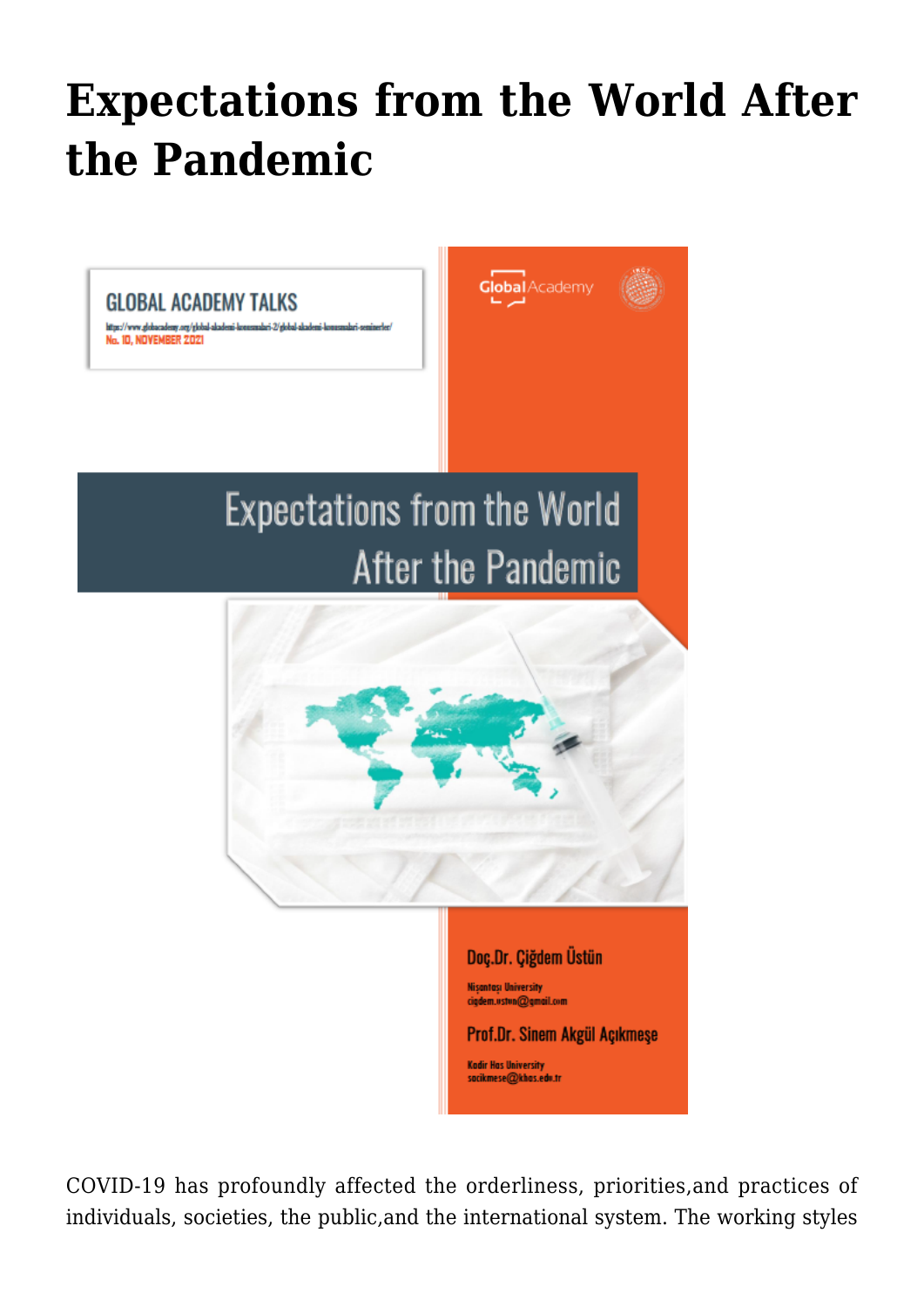of individuals have changed, while home/remote working models have become widespread worldwide, especially for white-collar workers, and occupational health and safety issues have gained importance for individuals.The measures taken to protect the health of those living withinsocieties brought up the dilemma of the balance between freedoms and the public interest,andchanges in public administration were discussed. While the policies and practices that maintaindomestic order instates and the priorities in their foreign policies have changed; thus, it has been observed thatwhat is expectedfrom states hasincreased during the pandemic.It seems inevitable that these expectations will bring a change in the practices ofstates both towardtheir citizensdomesticallyand in their relations with other states abroad after the pandemic. It is expected from the post-pandemic world that security concerns will outweighexpectations of freedom, increase state intervention in individuals' social and business lives and public policies, and put more emphasis on the concept of state sovereignty. Of course, the pandemic has not only affected individuals and the internal and external working mechanisms of the statebut has also deeply shakenthe system in which the maininternationalactors interact with each other. In this study, the effects of the pandemic at the level of the individual, the state,and the system,and the expectations for the future created by these effectsare discussed.

[To read full report please clickİndir](https://www.uikpanorama.com/wp-content/uploads/2022/01/SAcikmese-CUstun_Expectations_v.1.pdf)



**Çiğdem Üstün, Assoc. Dr., Nisantasi University**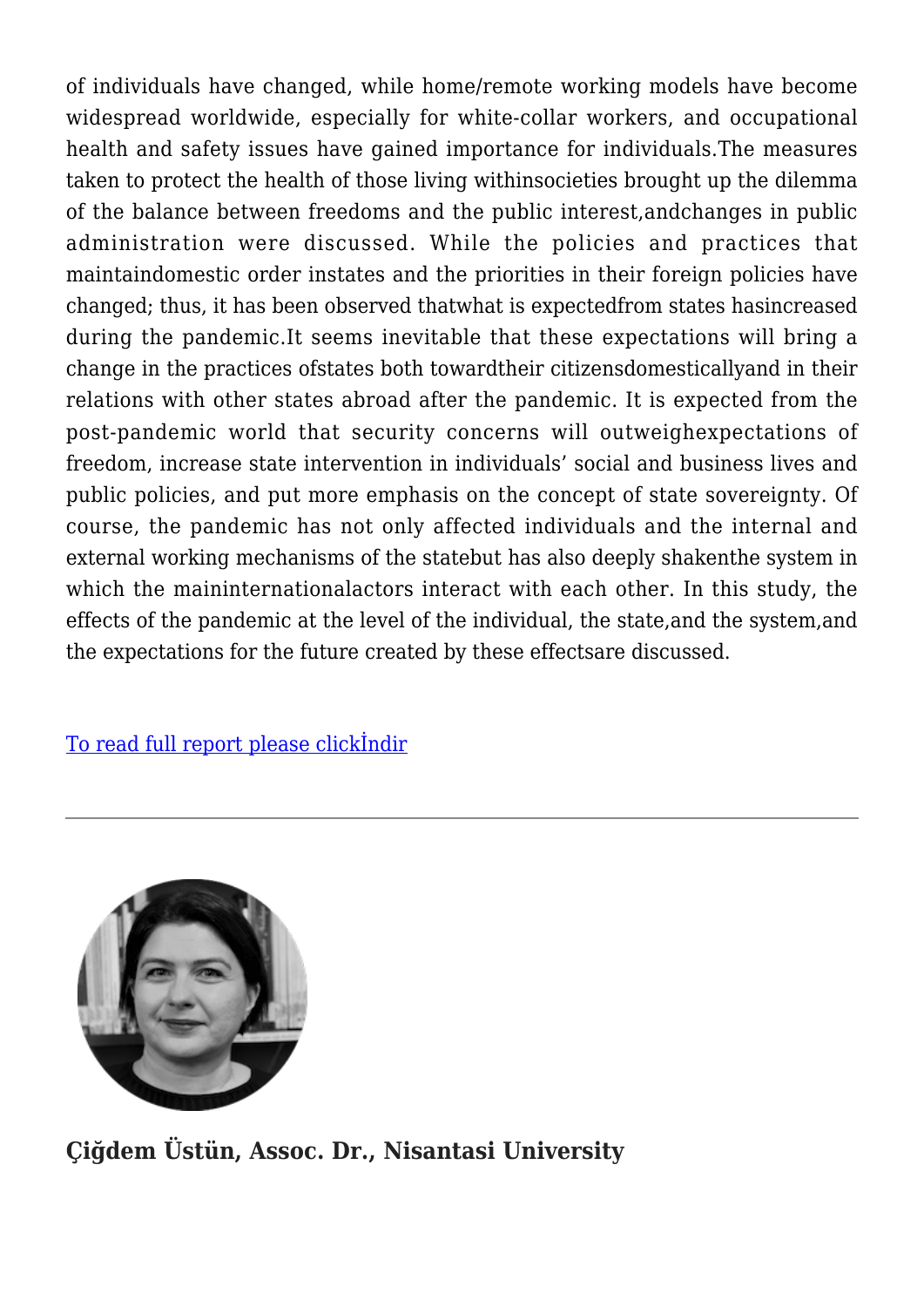Çiğdem Üstün, graduated from Political Science and Public Administration Department at Bilkent University with honors and completed her MA Degree at European Studies and International Relations Department in University of East Anglia, UK with distinction. She holds a PhD in European Studies from the University of Limerick (Ireland) on Comparison of EU and Turkish Security Cultures. Her PhD thesis was published in 2010 by I.B. Tauris. She got her associate professorship in 2014 on EU Studies. Her research interests are European integration, enlargement, EU-Turkey relations, EU's neighborhood policies. She is currently working as a faculty member in the Economic, Administrative and Social Sciences, Department of International Relations at Nişantaşı University, İstanbul. She has been visiting researcher and lecturer at University of Limerick, University of Catania and University of Cambridge. She is a member of International Relations Council of Turkey, Romanian Association for Baltic and Nordic Studies in Târgovi?te, Association for Development Migration and Social Policies and Women in Foreign Policy Initiative. She joined the editorial team of journal of International Relations (Uluslararası İlişkiler) as an associate editor in 2019. She has numerous articles, books and book chapters and opinion eds published in her areas of expertise; EU-Turkey relations, neighborhood policies and Turkish foreign policy. She worked in several EU funded projects under the Promotion of the Civil Society Dialogue Between EU and Turkey, Universities Grant Scheme, the 7th Framework Programme, the IPA Information and Communication Programme, Support for actions promoting a better-informed public debate about EU Enlargement, in a number of Sivil Düşün (Think Civil) Programme.